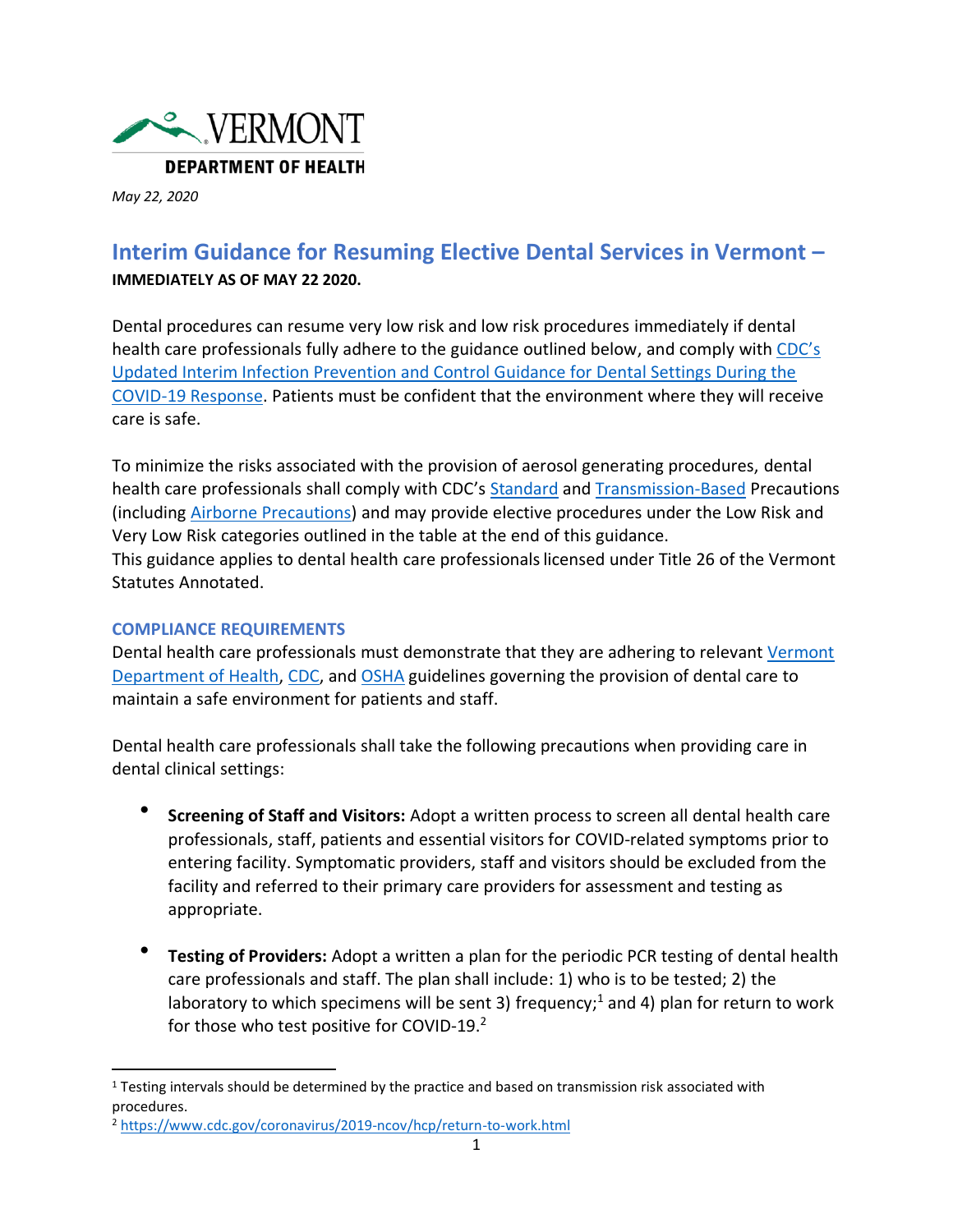- Personal Protective Equipment (PPE) and supplies must be worn to ensure staff and patient safety. This may require surgical, N95, KN95, or other equivalent masks and eyeprotection goggles or face shields. Dental health care professionals must adhere to CDC's [Standard](https://www.cdc.gov/infectioncontrol/basics/standard-precautions.html) and [Transmission-Based Precautions.](https://www.cdc.gov/infectioncontrol/basics/transmission-based-precautions.html) In the event that shortages exist, practices shall prioritize urgent care and refer to [CDC Strategies for Optimizing the](https://www.cdc.gov/coronavirus/2019-ncov/hcp/respirators-strategy/index.html)  [Supply of N95 Respirators during the COVID-19 Response.](https://www.cdc.gov/coronavirus/2019-ncov/hcp/respirators-strategy/index.html) Dental health care professionals will not rely on State sources or State supply chain for PPE
- All patients and patient companions must wear mouth and nose coverings (provided by the patient or by the practice) when in public areas or treatment areas.
- Patient companions are permitted only if required for direct patient assistance.
- Only individuals who are essential to conducting the procedure shall be in the surgery or procedure suite or other patient care areas where PPE is required.
- Waiting room chairs must be spaced at a minimum of 6 feet to ensure CDCrecommended social distancing.

Dental health care professionals:

- Must have written procedures for disinfection of all common areas. Such procedures must be consistent with state and CDC guidelines. Refer to the [ADA Return to Practice](https://pages.ada.org/return-to-work-toolkit-american-dental-association?utm_campaign=covid-19-Return-to-Work-Toolkit&utm_source=adaorg-ada-news&utm_medium=adanews&utm_content=covid-19-interim-return-to-work&_ga=2.56972778.1314638664.1589891954-2118805108.1578336623)  [Toolkit](https://pages.ada.org/return-to-work-toolkit-american-dental-association?utm_campaign=covid-19-Return-to-Work-Toolkit&utm_source=adaorg-ada-news&utm_medium=adanews&utm_content=covid-19-interim-return-to-work&_ga=2.56972778.1314638664.1589891954-2118805108.1578336623) and the [CDC's infection control guidelines for dental settings](https://www.cdc.gov/mmwr/PDF/rr/rr5217.pdf).
- Must have signage to emphasize social restrictions (distancing, coughing etiquette, wearing of mouth and nose coverings, hand hygiene) and make hand sanitizer available to all patients, visitors, and staff.
- Shall continue to offer alternative care delivery models, including tele-dentistry, when appropriate.
- Shall reevaluate and reassess policies and procedures consistent with guidance set forth by the CDC and the Health Department.
- Shall comply with current and future guidance issued by the Commissioner of Health and relevant licensing boards.
- Must maintain all plans and processes required by this guidance and make them immediately available to the State upon request.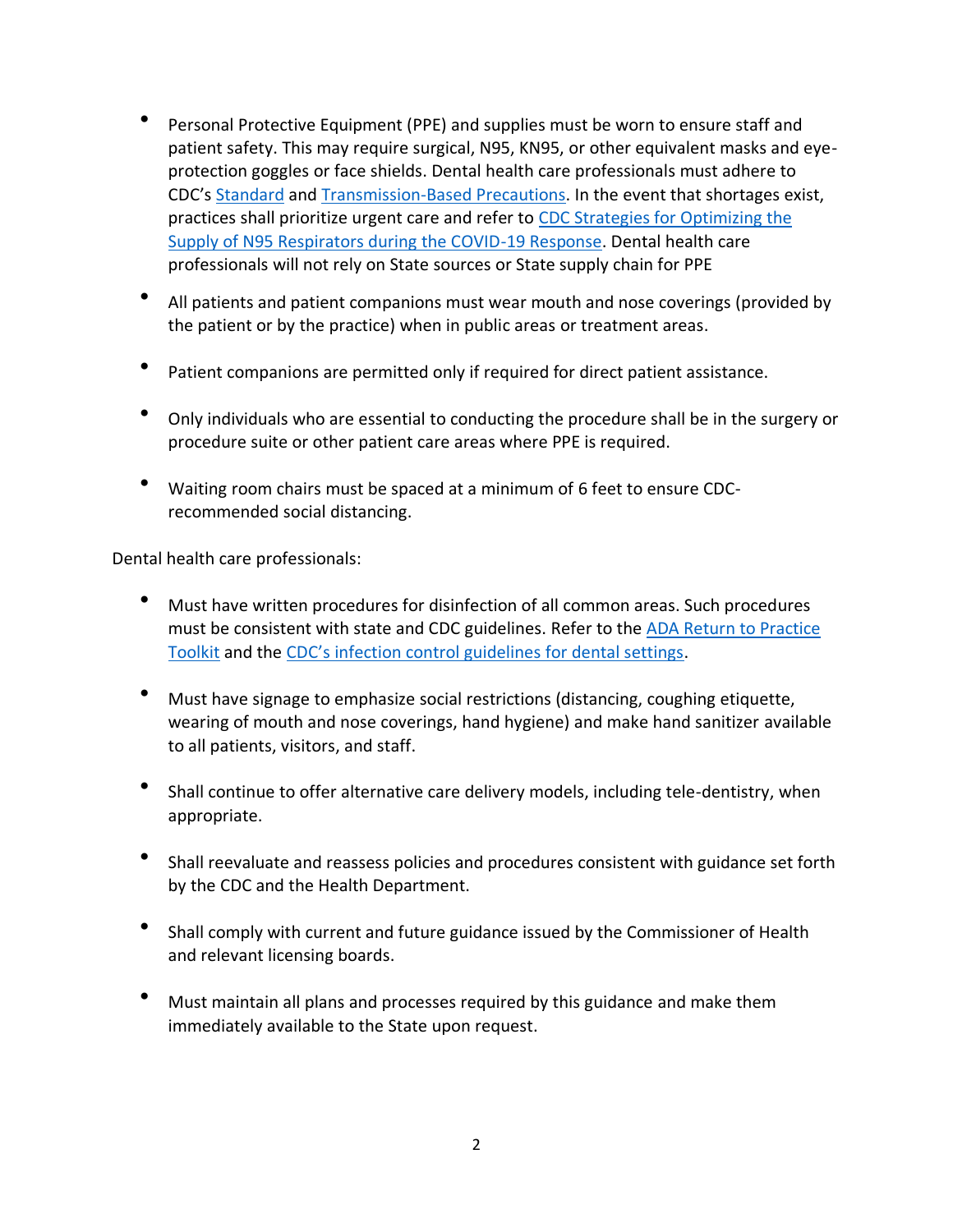#### **RESUMING ELECTIVE DENTAL PROCEDURES**

The SARS-CoV-2 pandemic presents special hazards and challenges for the dental sector, mainly associated with aerosol-generating procedures. Practitioners shall evaluate the necessity of the dental care based on urgency of dental problems. Priority should be given to care that was previously postponed and for conditions likely to lead to dental emergencies if treatment is deferred. Dental health care professionals should evaluate community transmission rates, testing availability, and PPE supply when deciding which services to provide, taking measures to minimize aerosol generation.

Minimally invasive treatments, such as [nonrestorative management of carious lesions](https://ebd.ada.org/en/evidence/guidelines/nonrestorative-treatments-for-caries-lesions) an[d glass](http://www.stomaeduj.com/wp-content/uploads/2016/08/Art-ALVEAR-FA.pdf)  [ionomer cement restorations to protect teeth with arrested decay,](http://www.stomaeduj.com/wp-content/uploads/2016/08/Art-ALVEAR-FA.pdf) should be considered before procedures with higher risk of generating aerosol.

Each outpatient clinic will be responsible to ensure that it has adequate supplies of PPE, through its own suppliers, to comply with these and future guidelines. Dental health care professionals will not rely on State sources or State supply chain for PPE.

### **SUSPENSION OF OPERATIONS**

If the Vermont Department of Health determines that a COVID-19 outbreak has occurred and providers cannot safely care for Vermonters in a way that: (1) limits the exposure of patients and staff to COVID-19; (2) preserves PPE and ventilators; and (3) preserves inpatient hospital capacity, the department will notify and require all dental health care professionals in the region to return to the standards set out in the executive order issued on March 20, 2020. Depending on the severity of the outbreak, the Vermont Department of Health may require all Vermont providers to adhere to issued guidance.

### **RESOURCES FOR GUIDANCE GOVERNING THE PROVISION OF DENTAL CARE**

- [CDC Interim Infection Prevention and Control Guidance for Dental Settings During the](https://www.cdc.gov/coronavirus/2019-ncov/hcp/dental-settings.html)  [COVID-19 Response](https://www.cdc.gov/coronavirus/2019-ncov/hcp/dental-settings.html)
- [CDC Summary of Infection Prevention Practices in Dental Settings: Basic Expectations for](https://www.cdc.gov/oralhealth/infectioncontrol/pdf/safe-care2.pdf)  [Safe Care](https://www.cdc.gov/oralhealth/infectioncontrol/pdf/safe-care2.pdf)
- [CDC Guidelines for Infection Control in Dental Health-Care Settings](https://www.cdc.gov/mmwr/PDF/rr/rr5217.pdf)—2003